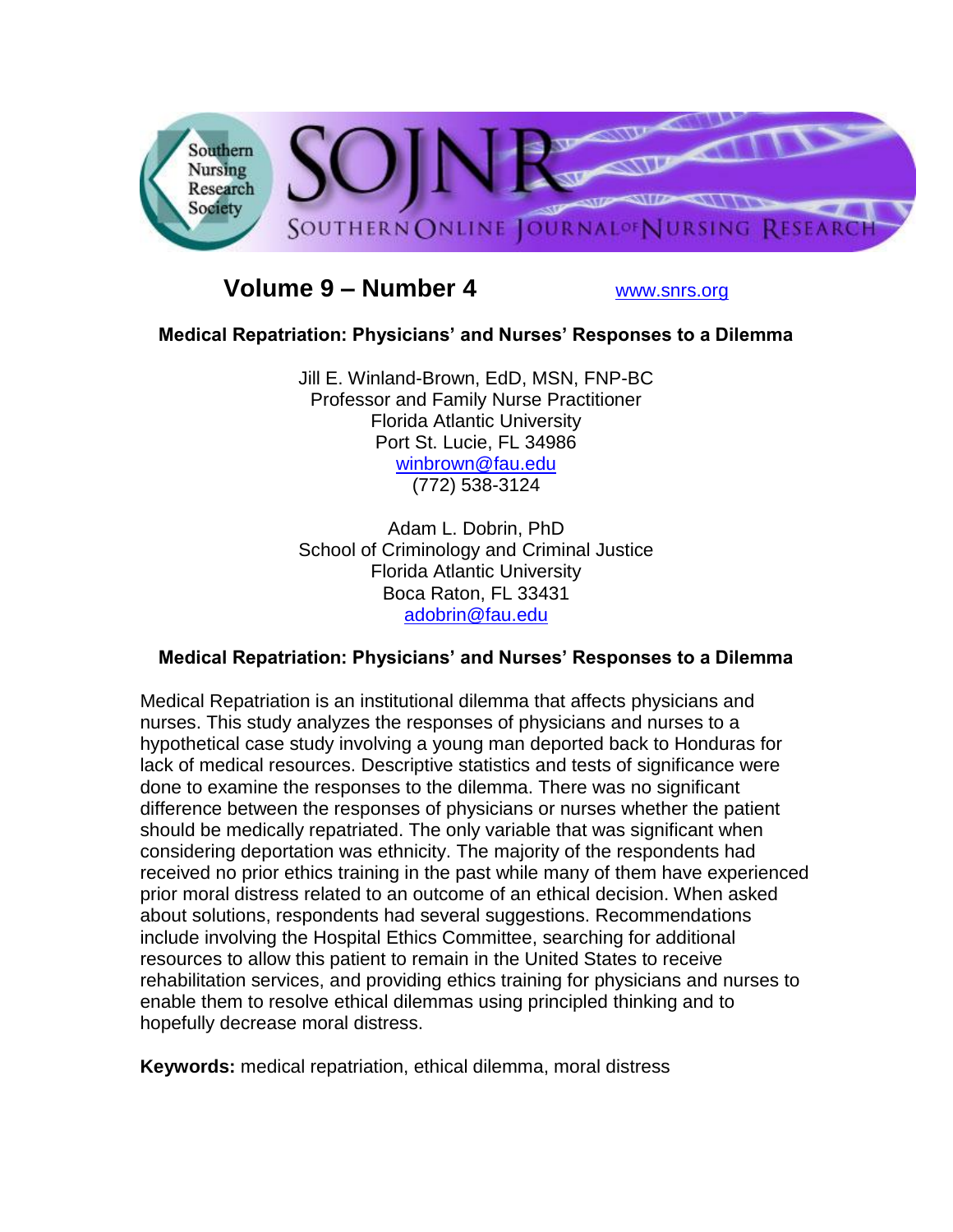#### **Medical Repatriation: Physicians' and Nurses' Responses to a Dilemma**

Jose Rivera, age 25, is an illegal Honduran immigrant. He was admitted to the hospital after the landscaping truck he was riding in overturned on the highway. After multiple surgeries including bilateral above-the-knee amputations and over a million dollars in hospital bills, Jose is ready to go to a rehabilitation facility. There is no facility that will accept Mr. Rivera because of his inability to pay and lack of health insurance. The hospital is contemplating medical repatriation where they would pay \$30,000 for an air ambulance to forcibly return him to a hospital that has agreed to accept him in Honduras. The hospital can no longer give free care for an extended stay. How would you respond?

This hypothetical case study suggests the ethical problem that physicians and nurses face when dealing with an institutional dilemma. Medical repatriation occurs when a noncitizen is sent back to his or her home country because of some medical ailment. Historically, during the Ellis Island era, this was due to some contagious disease[.](http://snrs.org/publications/SOJNR_articles2/n)**<sup>1</sup>** Thirty years ago, one of the authors was familiar with similar situations occurring with hospitals in upper state New York with Canadians who arrived for treatment that was denied in Canada. The hospitals stabilized these persons, and then found it more cost effective to pay for an ambulance and transport the patient back across the border rather than operate or perform expensive procedures that were not covered in Canada. While these patients were not contagious, they were requesting treatment that was either denied in their home country or treatment for which there was a long wait. The Canadians were hoping that the United States government would pay for care. Today, if a person with a life threatening injury arrives at the emergency department of a United States hospital that receives federal funding, the hospital is required to screen, assess, and possibly treat that person, regardless of ability to pay.**[2](http://snrs.org/publications/SOJNR_articles2/n)** This requirement of the Emergency Medical Treatment and Active Labor Act (EMTALA) was originally proposed to prevent patient dumping.**[2,3](http://snrs.org/publications/SOJNR_articles2/n)** Once the person is stabilized however, the hospital no longer has an obligation to provide free care. Money is the issue with this case study. The hospital has paid more than one million dollars in caring for Mr. Rivera and anticipates much more with an extended rehabilitation. Because he is now stable, they want to repatriate Mr. Rivera to his homeland.

Physicians and nurses provide care, typically without concern of who is paying for it. The first provision in the American Nurses Association"s (ANA) Code of Ethics for Nurses states that "the nurse , in all professional relationships, practices with compassion and respect for the inherent dignity, worth and uniqueness of every individual, unrestricted by considerations of social or economic status, personal attributes, or the nature of health problems".**[4p7](http://snrs.org/publications/SOJNR_articles2/n)** The American Medical Association"s (AMA) Code of Medical Ethics states that "A physician shall be dedicated to providing competent medical care, with compassion and respect for human dignity and rights".**[5p306](http://snrs.org/publications/SOJNR_articles2/n)** Both the ANA and the AMA developed these codes of ethical statements primarily to benefit patients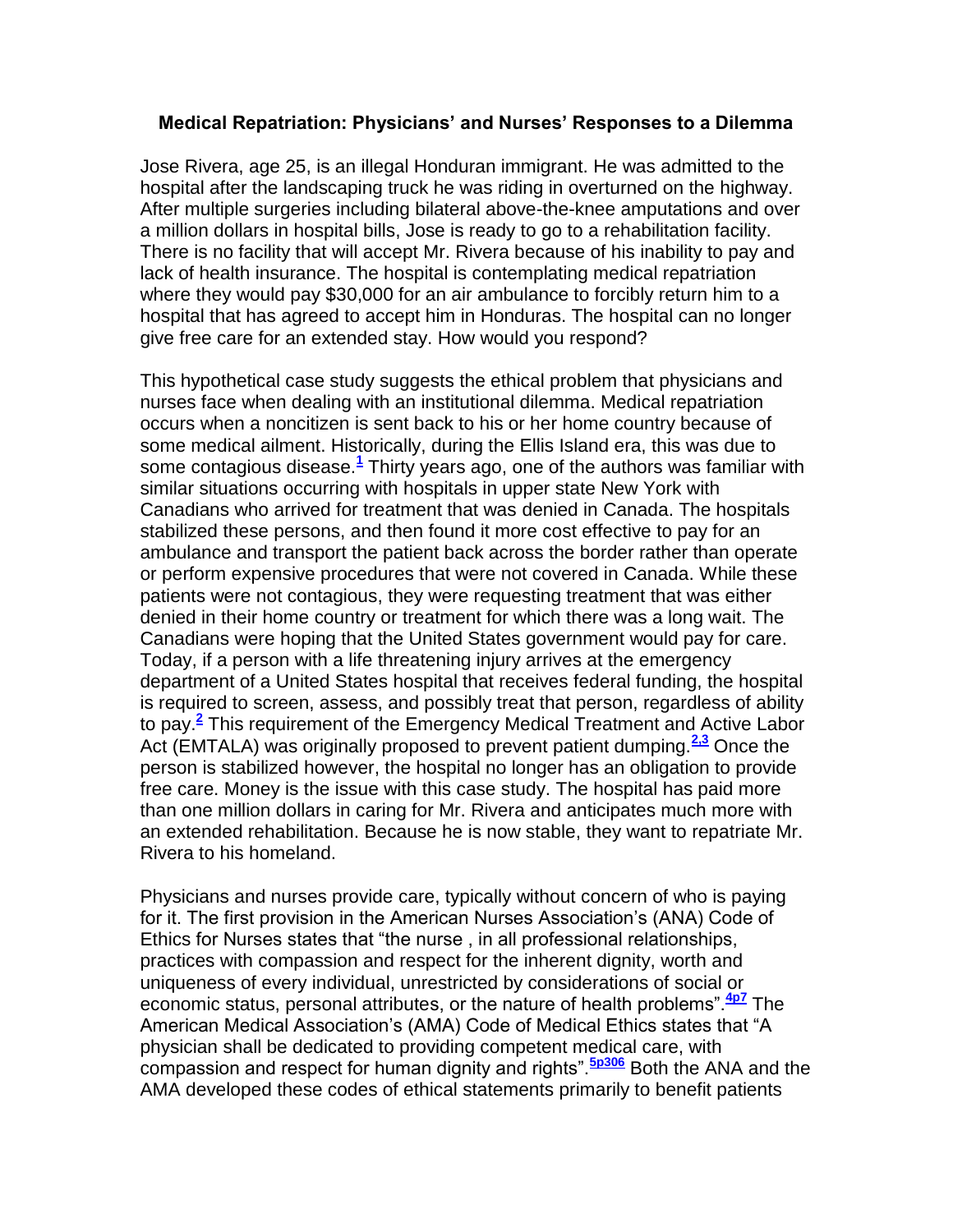and other recipients of care. While both of these codes are not laws, they are professional standards of conduct that physicians and nurses have made a commitment to uphold. Practicing with these codes as guidelines, it is assumed that physicians and nurses will be practicing ethically. What happens when institutional decisions are made that conflict with professional codes of ethics?

Physicians and nurses respond to persons involved in situations such as this in various ways. Typically physicians are resentful of any legislation that seems to prescribe how they will screen, diagnose, or treat patients. Nurses typically don"t want to get involved in the financial aspect of treatment and just want to care for patients. Administrators want to abide by regulations to keep federal funding flowing. Patients want to receive the best possible care available regardless of cost.

An ethical dilemma exists when a situation has two equally undesirable options or when ethical principles conflict with one another. Medical repatriation is such an ethical dilemma. Many ethical principles are involved in this hypothetical dilemma and health care providers must decide which ones take precedence over others. There is a paucity of literature as to how nurses and physicians respond to medical repatriation.

The specific aims of the study were to:

- 1. Determine how physicians and nurses respond to a situation involving medical repatriation in one south Florida hospital and ascertain if there are any significant differences between the responses of physicians and nurses.
- 2. Examine if any variables significantly affect physicians' and nurses' responses to a situation involving medical repatriation.
- 3. Assess whether prior ethics training makes any difference in how physicians and nurses respond to medical repatriation.

### **Relevant Literature**

There is a paucity of literature on the topic of medical repatriation such as depicted in this hypothetical case study. Most of the articles deal with repatriation due to a medical necessity rather than for financial reasons as cited in this scenario. The Emergency Medical Treatment and Active Labor Act (EMTALA) is important to review as all healthcare providers working in clinics and emergency rooms may be affected by the intent of the law. The EMTALA was proposed as part of the Consolidated Omnibus Budget Reconciliation Act (COBRA) of 1986.<sup>[1,2](http://snrs.org/publications/SOJNR_articles2/n)</sup> The main purpose was to prevent hospitals that received federal funding from refusing to treat individuals who couldn"t afford to pay for medical services. Official wording refers to emergency medical departments, not in-patient units. Once stabilized, patients may be transferred to other facilities for further treatment.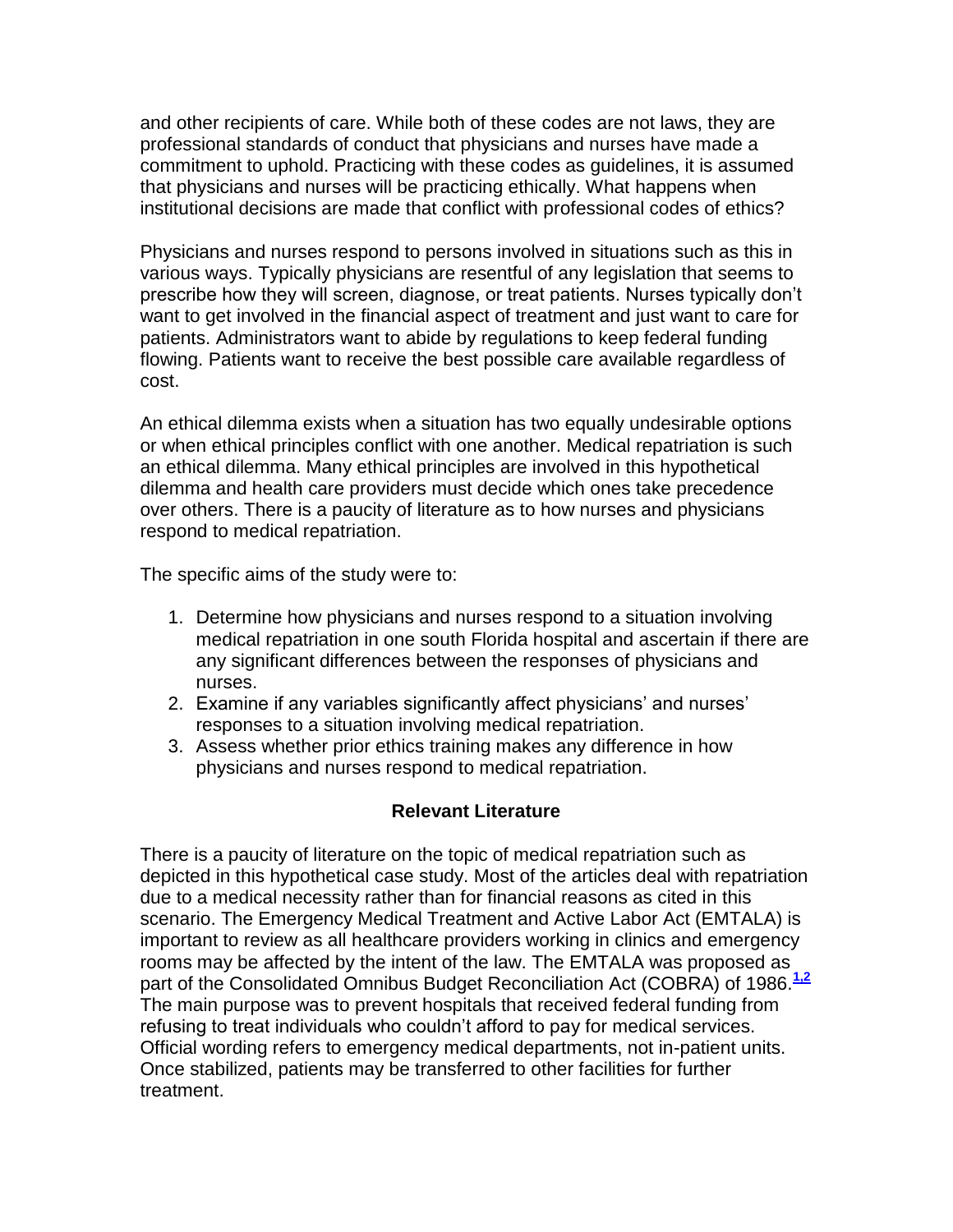Some noncitizens are sent back to their home country for strictly medical reasons and some are deported due to a financial drain on the United States The case study of Christina Imparato involved both reasons. She was refused admittance to the United States through Ellis Island due to trachoma (an eye infection) and because of the growing burden "on the purse of caring for immigrants who were chronically ill".**[1p227](http://snrs.org/publications/SOJNR_articles2/n)** In the late 19th and early 20th centuries, when immigrants were seeking entrance into the United States and deemed "unsuitable", either for physical or mental impairment, they were sent back to their native land. United States immigration laws in effect during that time mandated that steamship companies provide free passage back to the port of embarkation.**[1](http://snrs.org/publications/SOJNR_articles2/n)** Today, if hospitals or clients themselves want to or are required to return home, there either must be insurance to cover the repatriation or someone has to pay.**[6,7](http://snrs.org/publications/SOJNR_articles2/n)**

A study of Dutch citizens who were medically repatriated involved 115 persons who were aeromedically returned to the Netherlands. These patients were not sent home due to the inability to pay medical costs in the countries they were visiting, but by choice to receive care in their home country. Repatriation by air was essential as these worldwide travelers required specialized transportation due to exacerbations of chronic illnesses, severe illness, or traumatic injuries.**[6](http://snrs.org/publications/SOJNR_articles2/n)** These patients voluntarily returned home to receive what they felt was the best possible care.

Other countries face similar issues and discuss individuals living at the "social margin'**[8](http://snrs.org/publications/SOJNR_articles2/n)** and the impact on families when facing deportation.**[9](http://snrs.org/publications/SOJNR_articles2/n)** Because Mr. Rivera did not have a family, deporting him is even more problematic because of the question of who is going to assist with his care once he is discharged. As a bilateral amputee, he will need initial assistance with home care. This scenario doesn"t mention that anyone is familiar with home health care agencies in Honduras.

This study was guided by the theoretical rationale that ethical reasoning is central to making ethical choices and acting in an ethical manner. Unfortunately, knowing what choice is ethical and right does not always lead to acting in an ethical manner and making a right decision. One of the components of being a professional discipline is having a Code of Ethics. As members of professional disciplines, physicians and nurses abide by their respective codes.**[4,5](http://snrs.org/publications/SOJNR_articles2/n)** Ethical reasoning involves using ethical principles in the decision making process. These principles are beliefs and values that guide professionals in making decisions. A background of ethical principles in practice is presented as principles ground the practice of medicine and nursing. Principles used in everyday practice include autonomy, confidentiality, beneficence, nonmaleficence, veracity, fidelity, and justice. Autonomy refers to self-determination and the right to make decisions that are free from controlling influences that are best for oneself.**[5,10,11](http://snrs.org/publications/SOJNR_articles2/n)** Autonomy means respect for persons regardless of their nationality or inability to pay healthcare costs[.](http://snrs.org/publications/SOJNR_articles2/n)**<sup>4</sup>** The Hippocratic Oath, the Nightingale Pledge, and the ANA Code of Ethics all address privacy and confidentially and state that patients"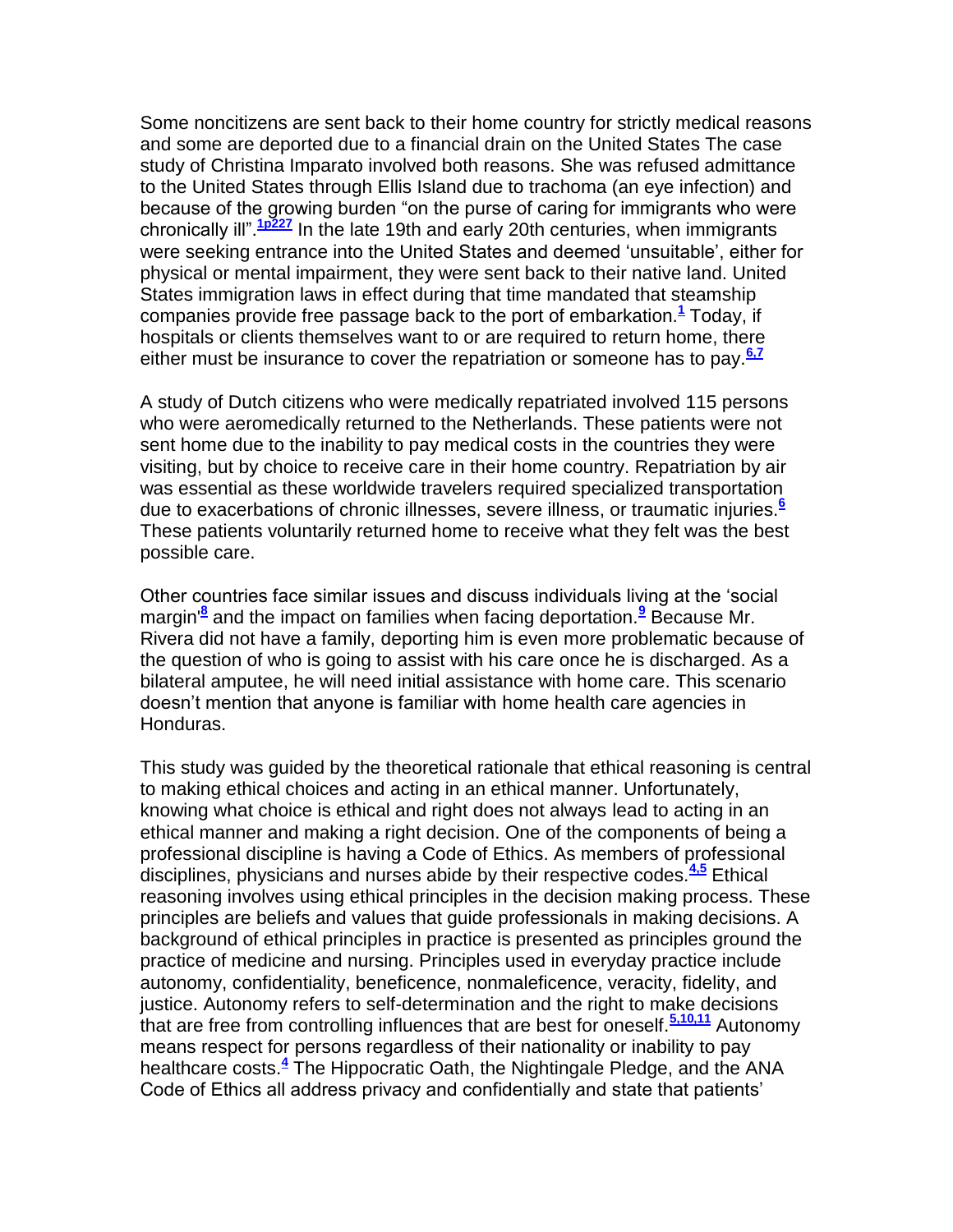personal information remain confidential. This principle is essential to the provider-patient relationship. Patients have the right to expect that any information about their person or care is respected and private.**[10](http://snrs.org/publications/SOJNR_articles2/n)** "The Health Insurance Portability and Accountability Act (HIPAA) was enacted in 1996 to protect the privacy, confidentiality, and security of patient information."**[5p54](http://snrs.org/publications/SOJNR_articles2/n)**

The principle of beneficence is the reason why most healthcare providers go into the field: to do good and serve others. Beneficence requires positive action to do good.**[5,10,11](http://snrs.org/publications/SOJNR_articles2/n)** The Code of Nursing Ethics states that the nurse"s primary commitment is to the health, welfare, and safety of the client.**[4](http://snrs.org/publications/SOJNR_articles2/n)** Related to beneficence is nonmaleficence which is the basis for all ethical codes: that of doing no harm. In many healthcare situations, the harm must be weighed against the potential benefit.**[10p49](http://snrs.org/publications/SOJNR_articles2/n)** An example of this may be that in giving chemotherapy to a cancer patient (beneficence), the patient has terrible adverse effects such as nausea, vomiting, and ultimately alopecia (nonmaleficence). The benefits of the chemotherapy must be weighed against the risks.

Veracity is an obligation to be truthful.**[5,10](http://snrs.org/publications/SOJNR_articles2/n)** Keeping the patient informed at all times helps the patient with autonomous decision-making. The principle of fidelity "is the virtue of faithfulness, being true to our commitments and obligation to others".**[5p13](http://snrs.org/publications/SOJNR_articles2/n)** In healthcare, all providers need to remain true in following their respective codes of ethics.

Justice is probably the easiest of the ethical principles to understand, but the hardest one to carry out in healthcare. Justice involves fairness in the distribution of benefits and risks along with the allocation of scarce resources. In times of dwindling resources, it is hard to be just when financial considerations play such an important role. Dilemmas involving scarce resources cause daily conflicts with this principle. "Distributive justice is a principle requiring that all persons be treated equally and fairly. No one person, for example, should be given a disproportionate share of society"s resources or benefits".**[5p30](http://snrs.org/publications/SOJNR_articles2/n)**

### **Methods**

### *Research Design*

A descriptive correlational design was used in this exploratory study to determine the relationships between the variables and the choices made by physicians and nurses to the responses in a hypothetical case study on medical repatriation.

#### *Sample*

A convenience sample was recruited among physicians and nurses in a for-profit hospital in South Florida. Of the 93 persons willing to complete all the components of the questionnaire, 67 were nurses and 26 were physicians.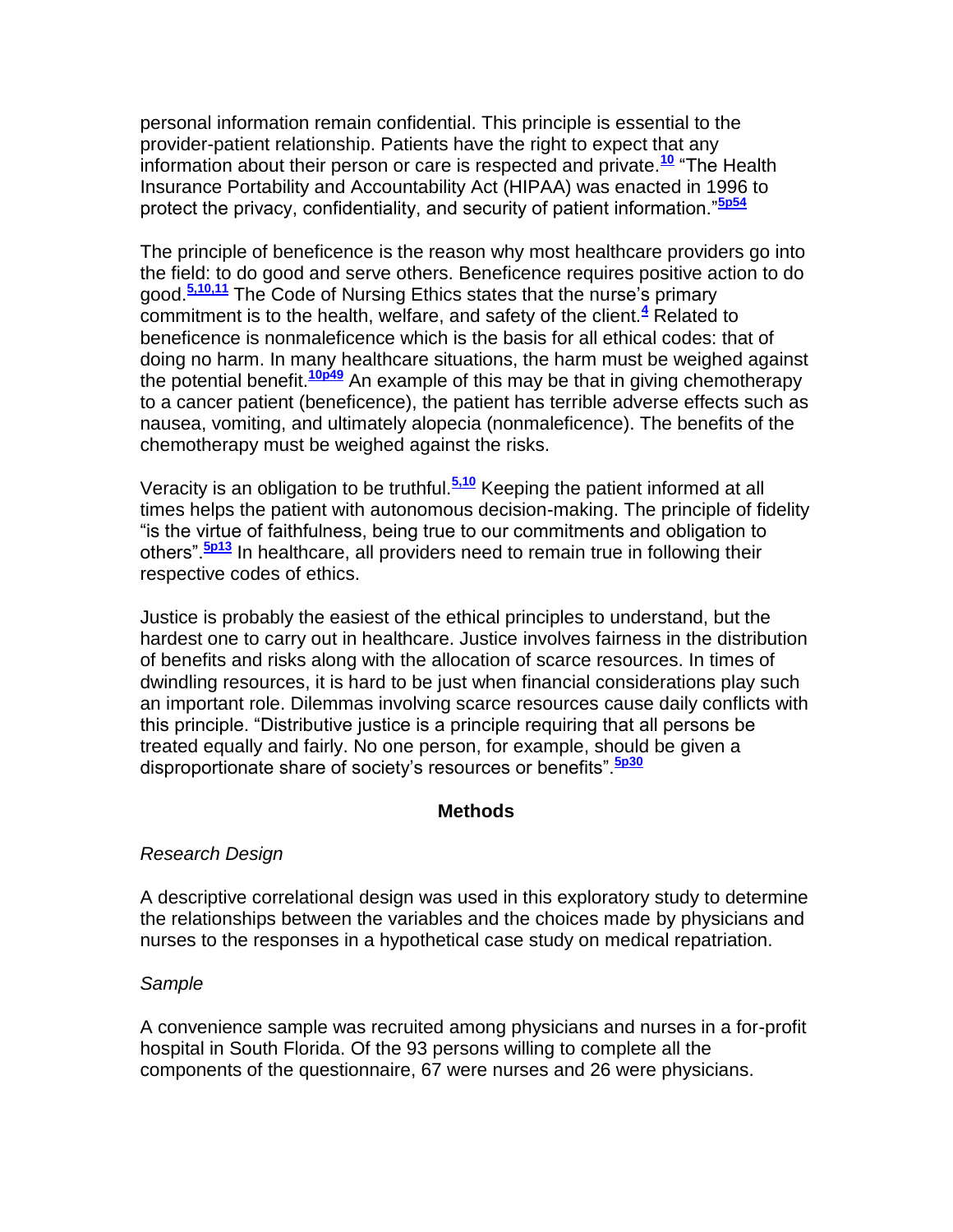Seven (27%) of the physicians were females, and 6 (9%) of the nurses were males. The frequency of the other variables can be seen in Table 1.

## *Instrument*

A case study was developed through conversations occurring at several ethics board meetings at a for-profit hospital in South Florida. With thousands of illegal aliens working in many migrant camps, situations involving care to injured workers occur frequently. It was not known how physicians and nurses felt regarding this topic. This was the impetus for the development of this case study. The nurse researcher developed the scenario and the corresponding questions, then shared it with the members of the ethics committee. After several minor revisions, the questionnaire was given to 10 different nurses to determine the ease of understanding the questions and to ask for any input for clarification.

# *Procedure*

Approval was obtained from a University Institutional Review Board (IRB) as well as from the Ethics Committee of the hospital. Support was also granted by hospital administration, including approval of the medical and nursing staffs. Two hundred packets were distributed to several locations around the hospital. Packets included an introductory letter from the nurse researcher with informed consent information, a demographic questionnaire, the case study, and a return envelope. Physicians and nurses voluntarily took the packets to complete. Ninety three (48%) packets were returned within one month after distribution. It was initially thought that the majority of packets were returned. Upon realization that only half were returned, the researcher implored a Director at the hospital to inquire why more weren"t completed. Some of the responses included: "It must be somewhere on my desk; "It looked very interesting, but I just didn"t have time to complete it"; "I completed the questionnaire, but then wanted to add additional information and never got around to it"; and, "Is it too late?"

# **Data Analysis**

Descriptive statistics were used to measure participant characteristics with all the variables as well as the numbers of persons choosing the different responses to the dilemma. Variables included; the participants" educational level, gender, years of experience, ethnicity, religion, formal ethics training, and prior moral distress. Chi Square tests of significance were done to assess the relationship between the variables and the choices made to the responses to the case study. Ethnicity was the only variable that was statistically significant related to one of the responses to the dilemma.**[16](http://snrs.org/publications/SOJNR_articles2/n)**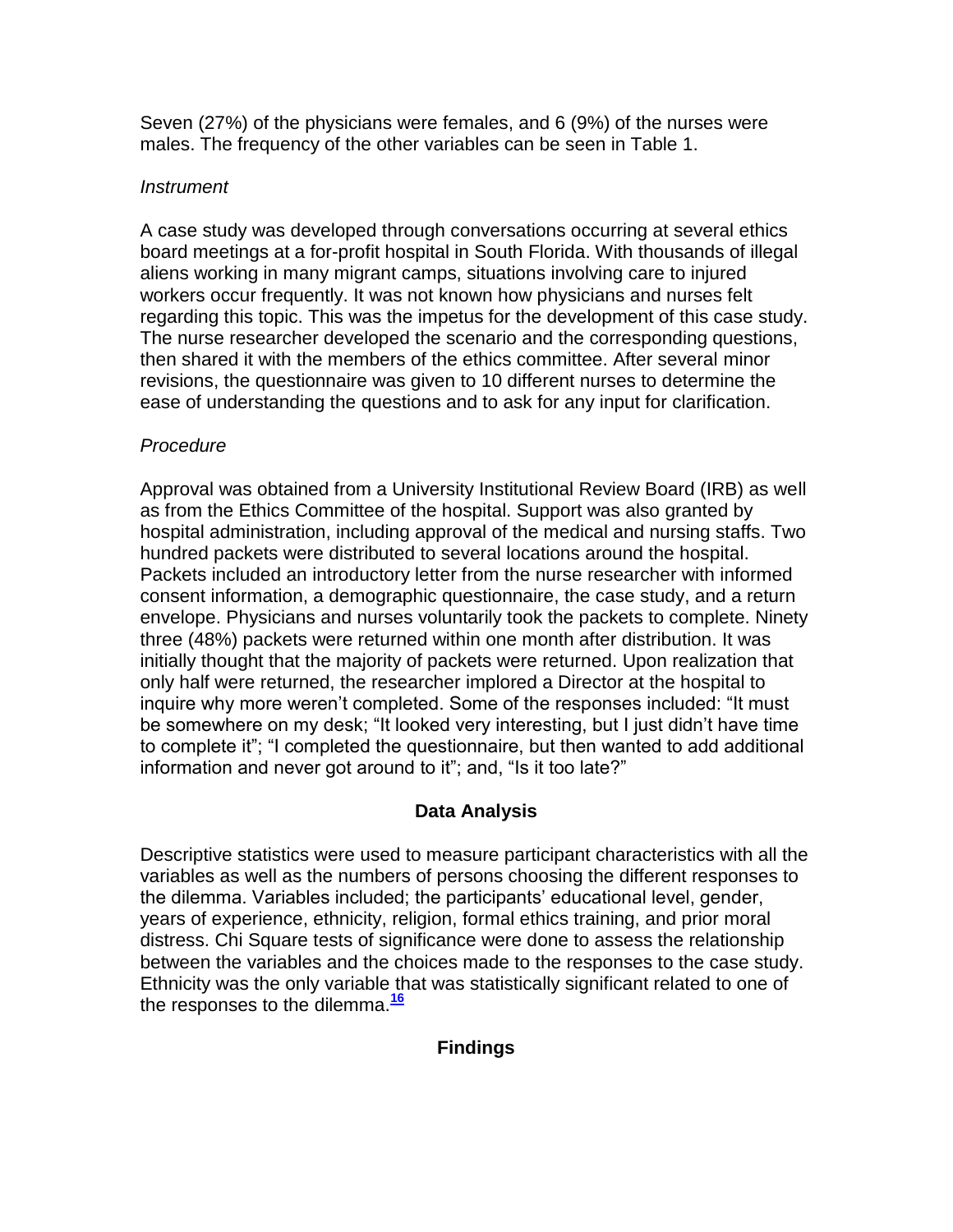Table 1 shows the responses to the demographic questionnaire. Two final questions were included: Have you had any formal ethics training; and have you ever experienced moral distress in the outcome of an ethical situation? While some of the respondents stated that they had several hours per year as part of continuing medical education (CME) or continuing education units (CEU), 54% stated that they had no ethics training whatsoever.

#### **Table 1**

| <b>Variable</b>                            |                             |                | $(\sqrt[6]{\circ})^a$ |
|--------------------------------------------|-----------------------------|----------------|-----------------------|
|                                            |                             | 93             |                       |
| Position                                   | <b>Nurses</b>               |                | 6772                  |
|                                            | Physicians                  |                | 2628                  |
| Gender                                     | <b>Males</b>                |                | 2527                  |
|                                            | Females                     |                | 6873                  |
| <b>Educational Level</b>                   | <b>ADN</b><br><b>BSN</b>    |                | 32 34                 |
|                                            |                             |                | 2224                  |
|                                            | <b>MSN</b>                  |                | 9 10                  |
|                                            | <b>MD</b>                   |                | 2325                  |
|                                            | DO                          | 3<br>4         | 3                     |
|                                            | Not stated                  |                | 4                     |
| Ethnicity                                  | White, non-Hispanic6368     |                |                       |
|                                            | Hispanic                    | 4              | 4                     |
|                                            | African American            | 3              | 3                     |
|                                            | Asian                       |                | 15 16                 |
|                                            | European                    | 1              | 1                     |
|                                            | Pacific Islander            | 4              | 4                     |
|                                            | Other                       | 3              | 3                     |
| <b>Years of Experience</b>                 | <5years                     |                | 12 13                 |
|                                            | $5 - 9$                     |                | 12 13                 |
|                                            | $10 - 14$                   |                | 1819                  |
|                                            | >15                         |                | 5155                  |
| Religion                                   | Spiritual, no religion 1718 |                |                       |
|                                            | <b>Atheist</b>              | 1              | 1                     |
|                                            | Protestant                  | 9              | 10                    |
|                                            | Catholic                    |                | 4447                  |
|                                            | Jewish                      | 6              | $\vert$ 7             |
|                                            | Other                       |                | 16 17                 |
| Prior ethics training                      | Yes                         |                | 4144                  |
|                                            | <b>No</b>                   |                | 5054                  |
|                                            | Not stated                  | $\overline{2}$ | 2                     |
| Experienced moral distress in the past Yes |                             |                | 3234                  |
|                                            | No                          |                | 5963                  |

### *Participant Characteristics (N=93)*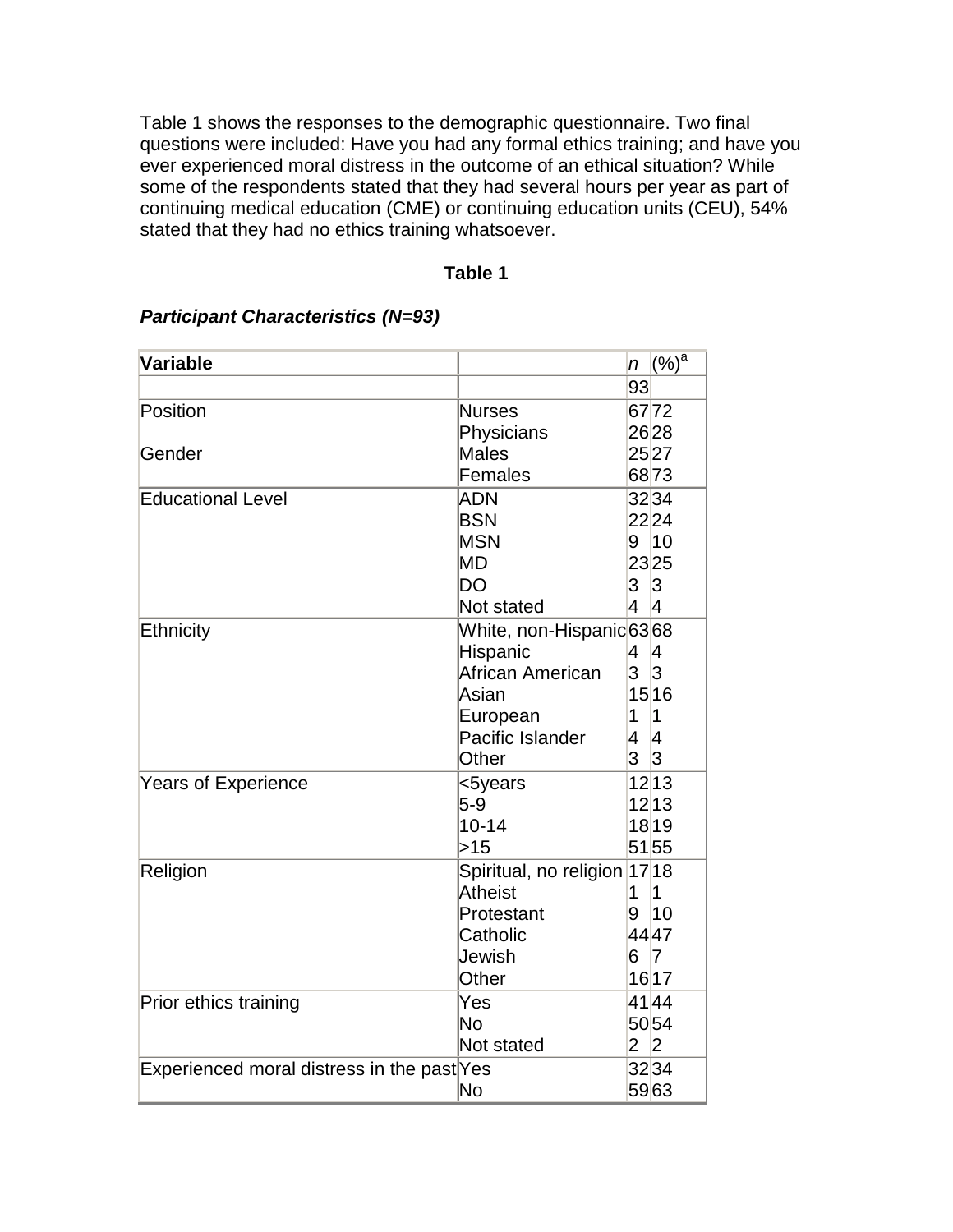|--|

Note<sup>a</sup> Totals may not equal 100% because of rounding

Over one half of the participants reported they had never experienced moral distress related to the outcome of an ethical decision, but 34% stated they had.**[16](http://snrs.org/publications/SOJNR_articles2/n)**

There was no significant difference between physicians' and nurses' responses to whether or not Mr. Rivera should be medically repatriated. There were three choices to select following the case study which concluded with an open-ended question. The three responses with the number of persons choosing each one can be seen in Table 2.

### **Table 2**

| Mutually Exclusive Option Selected         |            | Number of                           | Percentage     |
|--------------------------------------------|------------|-------------------------------------|----------------|
|                                            |            | respondents within row <sup>a</sup> |                |
| 1. Jose, and other patients like him, will | Total      | 19                                  | 21             |
| have to stay in America and the            | Nurses     | 11                                  | 18             |
| hospitals will have to "eat" the expense   | Physicians | 8                                   | 31             |
|                                            | Females    | 12                                  | 18             |
|                                            | Males      | 7                                   | 28             |
| 2. Jose should be medically repatriated.   | Total      | 69                                  | 74             |
| The hospital in Honduras will have to      | Nurses     | 49                                  | 78             |
| take care of him.                          | Physicians | 17                                  | 65             |
|                                            | Females    | 51                                  | 76             |
|                                            | Males      | 17                                  | 68             |
|                                            | Ethnicity* |                                     |                |
|                                            | Asians     | 12                                  | 85             |
|                                            | Caucasians | 51                                  | 80             |
|                                            | Hispanics  | 3                                   | 75             |
|                                            | African-   | 0                                   | 0              |
|                                            | Americans  |                                     |                |
| 3. If the hospital cuts back on other      |            | $\overline{2}$                      | $2^b$          |
| expenses, such as raises, maybe            |            |                                     |                |
| patients like Jose could remain here.      |            |                                     |                |
|                                            |            |                                     |                |
|                                            |            |                                     |                |
| 4. No answer                               |            | 6                                   | 6 <sup>b</sup> |

### *Participant Characteristics (N=93)*

 $*p<.01$ 

Notes: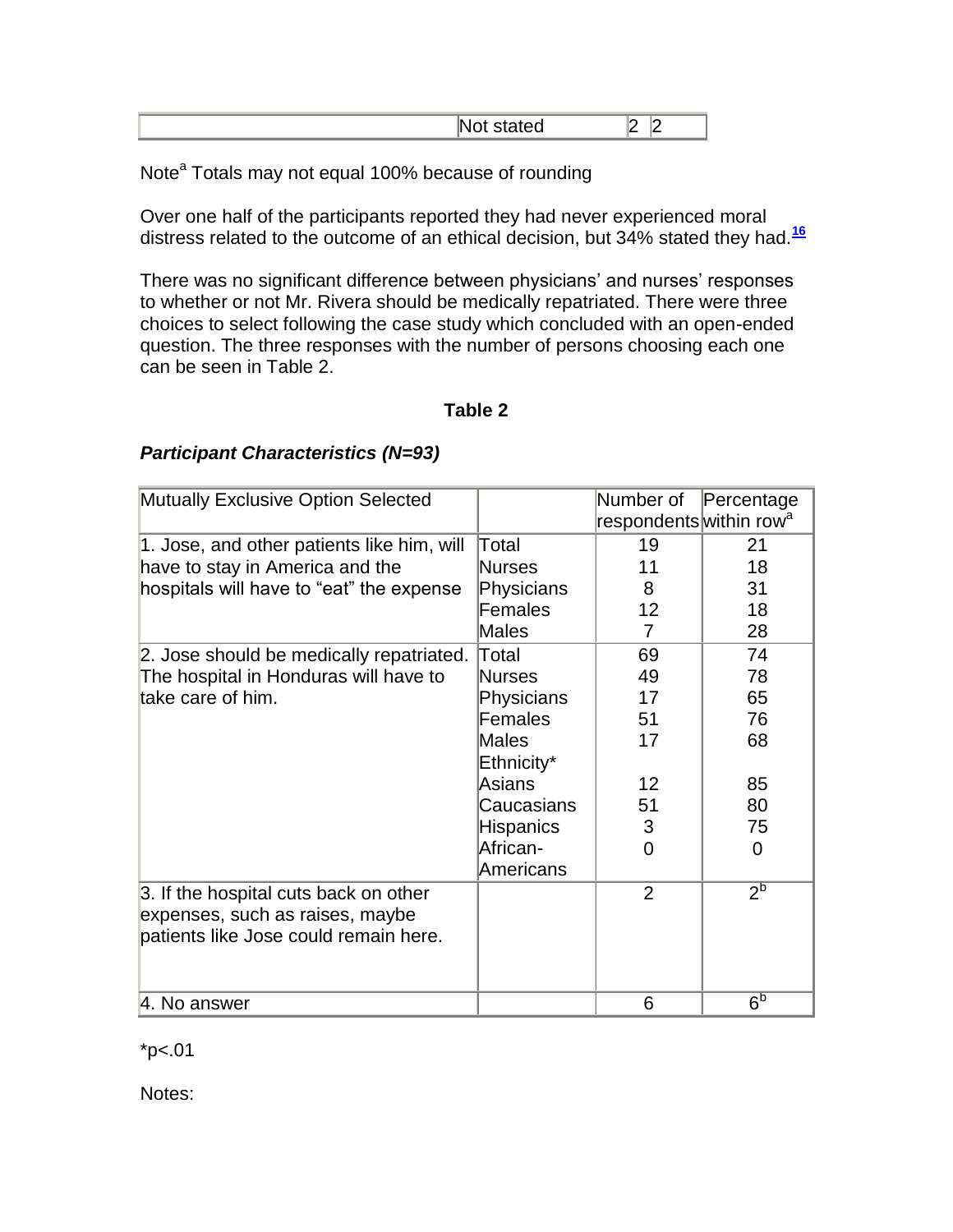<sup>a</sup> Twenty-one percent of the total sample, eighteen percent of the nurses, and thirty one percent of the physicians selected 1, for example.

 $<sup>b</sup>$  Percentage of total sample (93)</sup>

Almost 78% of the nurses and 65% of the physicians thought Mr. Rivera should be medically repatriated as soon as possible (Response #2). Almost 18% of the nurses and 31% of the physicians thought Mr. Rivera should stay in the United States and have the hospital absorb the cost (Response #1). Sixty-eight percent of men thought Mr. Rivera should be medically repatriated. Twelve females or 18% thought Mr. Rivera should stay and the hospital should absorb the bill. Seven or 28% of males felt the hospital should absorb the bill.

Responses to the second statement of sending Mr. Rivera back to Honduras as soon as possible was significant (p<.01) for ethnicity. Eighty-five percent of Asians, 80% of Caucasians and 75% of Hispanics said to medically repatriate Mr. Rivera. None of the African Americans said to do so. They all said that the hospital would have to 'eat' the expense.

There was one additional comment and question at the end of the case study: Obviously health care reform and immigration issues need to be addressed in the long run. This case study involves an immediate issue. What do you suggest be done immediately for Jose? Almost half (n=44) of the respondents wrote additional comments. These comments involved three separate areas: the drain on the economy from illegal immigrants; the suggestion that many more resources need to be explored; and the humaneness of care needed.

### *Illegal immigrants' impact on the economy*

Some of the comments stated that "our economy cannot continue to afford to support healthcare coverage for illegals by people who have not worked or supported this country's economy". One said that "the operative word is illegal". Another stated that "It is unfortunate but our country can not spend resources for illegals while citizens and legal immigrants can not avail of the same care being given to illegals." One comment was that "this country can not take care of its own, why should we take care of someone else?" One final statement was that "It is regrettable that the hospital is unable to "eat" the cost, but the reality is that many other patients will not be able to get care if the hospital has to close due to the inability to stay open due to lack of monies". This conflict relates to the principle of justice or fairness.**[5](http://snrs.org/publications/SOJNR_articles2/n)**

### *Explore more resources*

One respondent stated that if Mr. Rivera was here illegally, that "Honduras should have to pay at least half of his expenses and then punish him accordingly upon return to repay his country for expenses". Another agreed that we should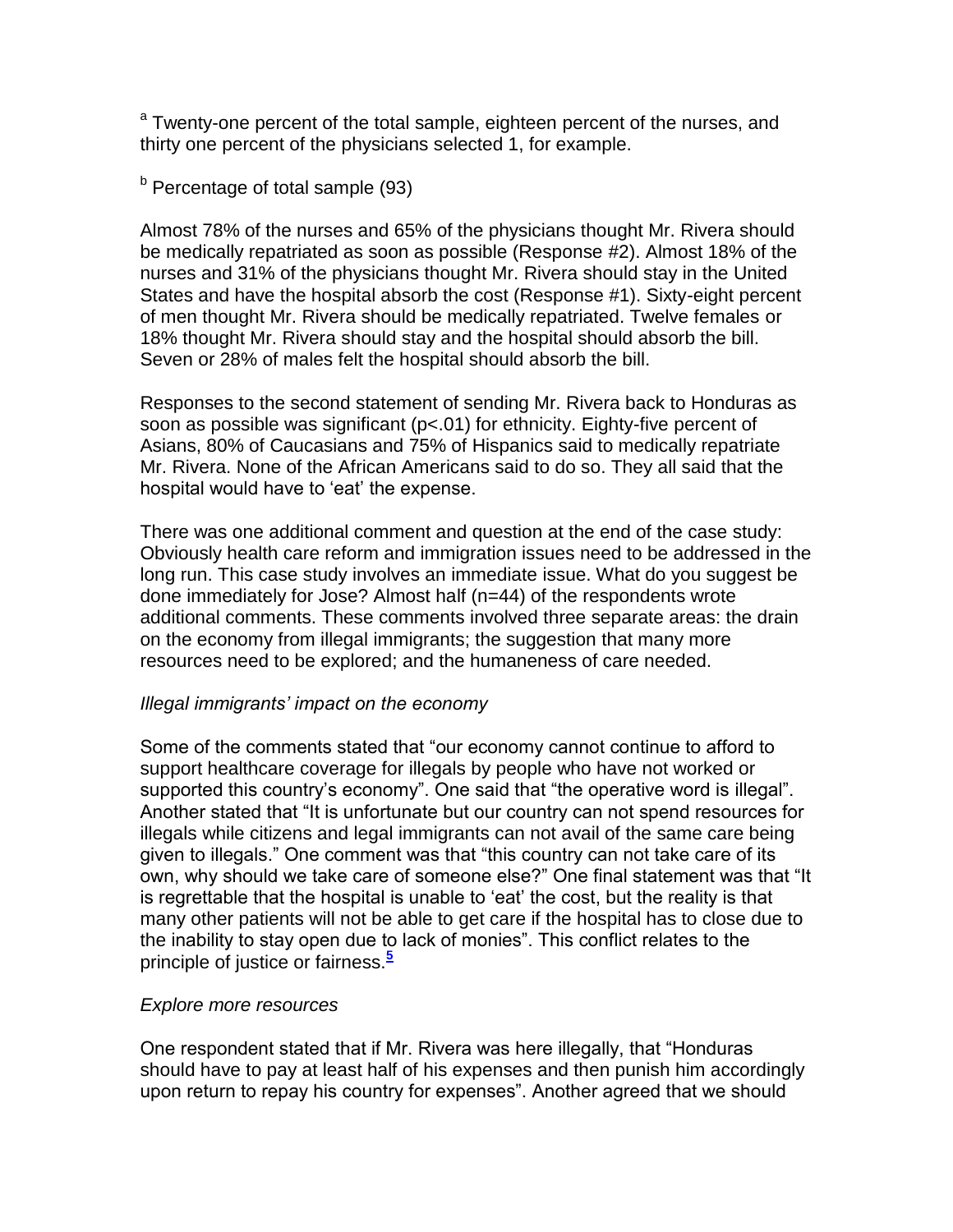"transfer the patient at the receiving country"s expense". Several respondents thought that the hospital should investigate international medical support groups. Others questioned whether the employer had workman"s compensation and questioned what the consequences are of the employer for hiring illegal immigrants. Many stated that the hospital should seek a rehabilitation facility that would take care of him on a charity basis. One person stated that this was defiantly a case for the Hospital Ethics Committee. Another comment referred to the fact that "Hospitals receive tax benefits for taking care of indigent patients so they should honor their obligations". One respondent referred to individuals and their lack of political involvement being responsible for lack of resources—"If hospitals have rules/laws that dictate how each individual is to be treated regardless of ability to pay and those same institutions (including those people who work there) do not actively participate in this country's political process and help make positive changes then yes, we should "eat" the expense." In this situation, the patients' right to self-determination and autonomy is "being compromised because of a third party"s wishes for the patient." **[5p25](http://snrs.org/publications/SOJNR_articles2/n)**

#### *Humaneness of care*

Several respondents referred to the fact that Mr. Rivera was a hard worker (unlike some citizens). "Jose should get Medicare/Medicaid as he is or was a hard worker in the United States and deserves the same treatment as an American citizen". One implored that "there must be a charitable organization that would care for persons like Jose. Maybe professionals volunteering their time and skills to take care of the less fortunate". Many felt that he should "be treated with respect and proper care continued until he is able to be with his family or friends and he is back in Honduras". This is beneficence in action.**[5,10](http://snrs.org/publications/SOJNR_articles2/n)**

Three final comments related this situation with similar problems occurring in hospitals. "What about the illegal immigrants crossing borders to deliver a child and then state that the child is now an American?" Another stated that Mr. Rivera was no different than the 27 year old type 1 diabetic, born in American, who is currently noncompliant, not trying to work and not paying taxes who is soaking up medical resources several times a year when he"s admitted to an ICU for diabetic ketoacidosis (DKA)". One additional comment/question was that "criminals in jail are not even forcibly deported but hospitals can do this to a person in an unfortunate situation?" These comments relate to veracity and fidelity and further confuse a complicated problem.**[5,10,11](http://snrs.org/publications/SOJNR_articles2/n)**

#### **Discussion**

Physicians and nurses are expected to reason morally, act ethically, and practice expertly. That is a tall order in these times of dwindling resources when healthcare providers are expected to do more with less. There are many guidelines available to assist individuals with analyzing an ethical dilemma. One such framework involves using the mnemonic ETHICAL to provide a systematic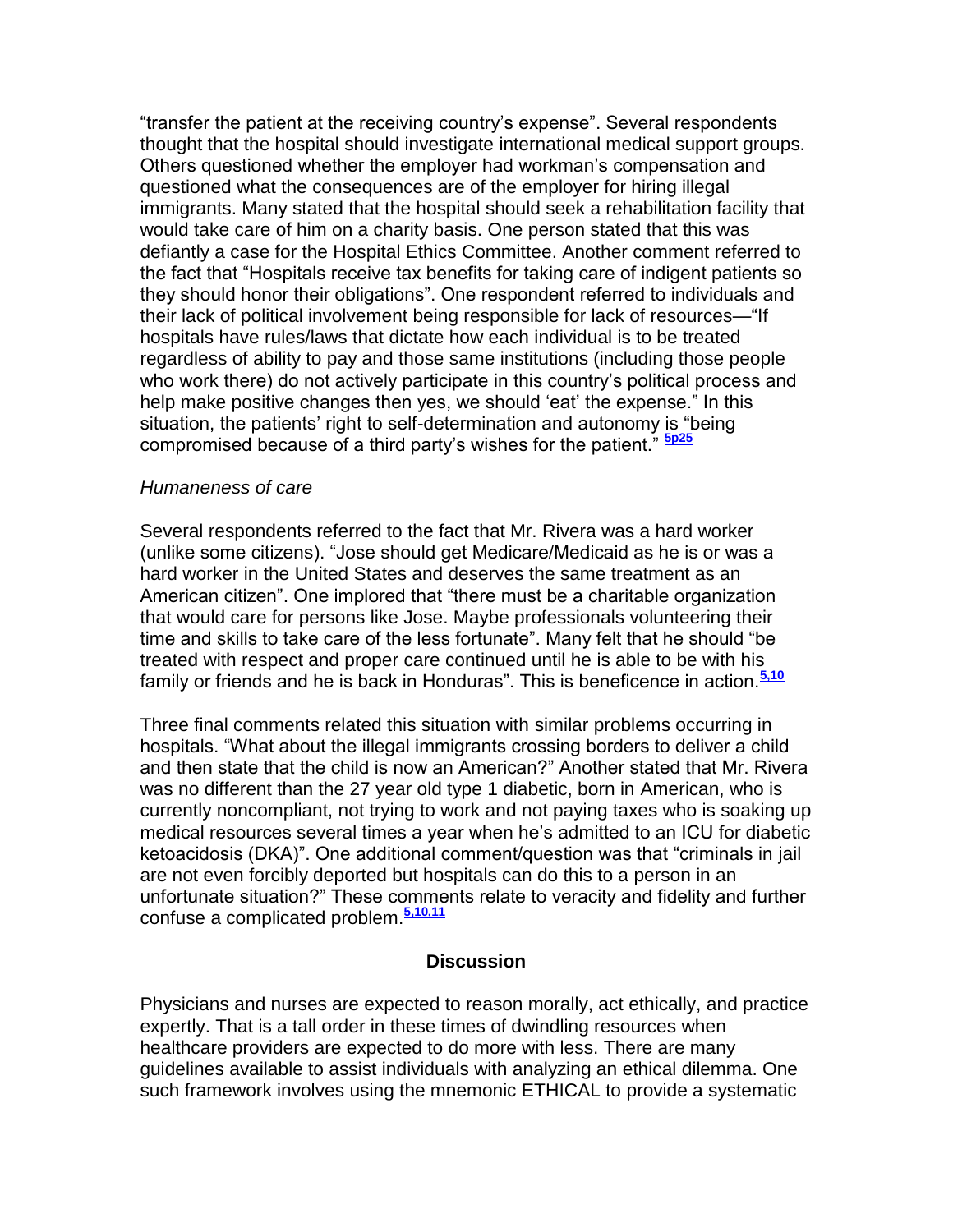way to allow reason rather than emotion guide one"s actions.**[12](http://snrs.org/publications/SOJNR_articles2/n)** The letter **E** is for examining the date; **T** for thinking about which persons(s) should be making the decision; **H** for humanizing the options by constructing a decision tree; **I** for incorporating the ethical principles, legal statutes, standards of care, etc.; C for choosing an action; A for acting; and **L** for looking back and evaluating whether or not your choice worked and what should be done differently next time.**[12](http://snrs.org/publications/SOJNR_articles2/n)** In addition, using conventions as predominant decision making criteria assists in the goal of reasoning at a principled level.**[13](http://snrs.org/publications/SOJNR_articles2/n)** The dilemma presented in this case study, while involving many personnel, is an institutional dilemma and ideally should be taken to the Ethics Committee to explore all options available involving multiple resources. As Mr. Rivera wants to remain in the United States to receive the best treatment, his autonomy is being taken away. The institution made an implicit agreement to care for him when he was admitted and the fidelity of that agreement is now compromised. While transferring Mr. Rivera to Honduras is in the best interests of the hospital (beneficence), it is harmful to him (nonmalificent). The care in the rehabilitation facility in Honduras is unknown and when he is discharged as a bilateral amputee, who knows what the home situation will be like.

President Obama in his "The First 100" speech at the Presidential news conference on April 29, 2009 said that we have a "broken immigration system". Mr. Rivera couldn"t agree more. While Mr. Rivera didn"t have any family in this country, his family would certainly be affected with his return to Honduras and his ultimate discharge from the rehabilitation facility in that country. Nijhawan**[8](http://snrs.org/publications/SOJNR_articles2/n)** and Hoffman**[9](http://snrs.org/publications/SOJNR_articles2/n)** discuss the impact that repatriation has on families. Nijhawan**[8](http://snrs.org/publications/SOJNR_articles2/n)** shares that several individuals have committed suicide rather than be sent back to their home country. Hopefully rehabilitation was started from day one in the hospital to help Mr. Rivera visualize his future and what he will be capable of doing with his limitations.

Nathaniel"s grounded theory of moral reckoning in nursing is another guide that may assist healthcare professionals to reflect on a troubling dilemma.**[14](http://snrs.org/publications/SOJNR_articles2/n)** This midrange theory involves three separate stages that guide the healthcare provider through the morally distressing situation beginning with the stage of ease where one is conflicted with the values learned in school, the institutional values, and the desire to follow the profession"s code of ethics as well as personal principles. The ANA and AMA Codes require both physicians and nurses to care for the patient regardless of his/her economic status and respecting the patient as person. A situational bind occurs that interrupts the stage of ease and in this case, it is the threat of discharging Mr. Rivera to a rehabilitation facility in Honduras because of financial considerations. The second stage of resolution is when the healthcare provider deals with the internal conflict. At this stage, providers can either make a stand or give up. Regardless which stance the physicians or nurses take, the institution has already made a decision to deport Mr. Rivera back to Honduras. The healthcare providers feel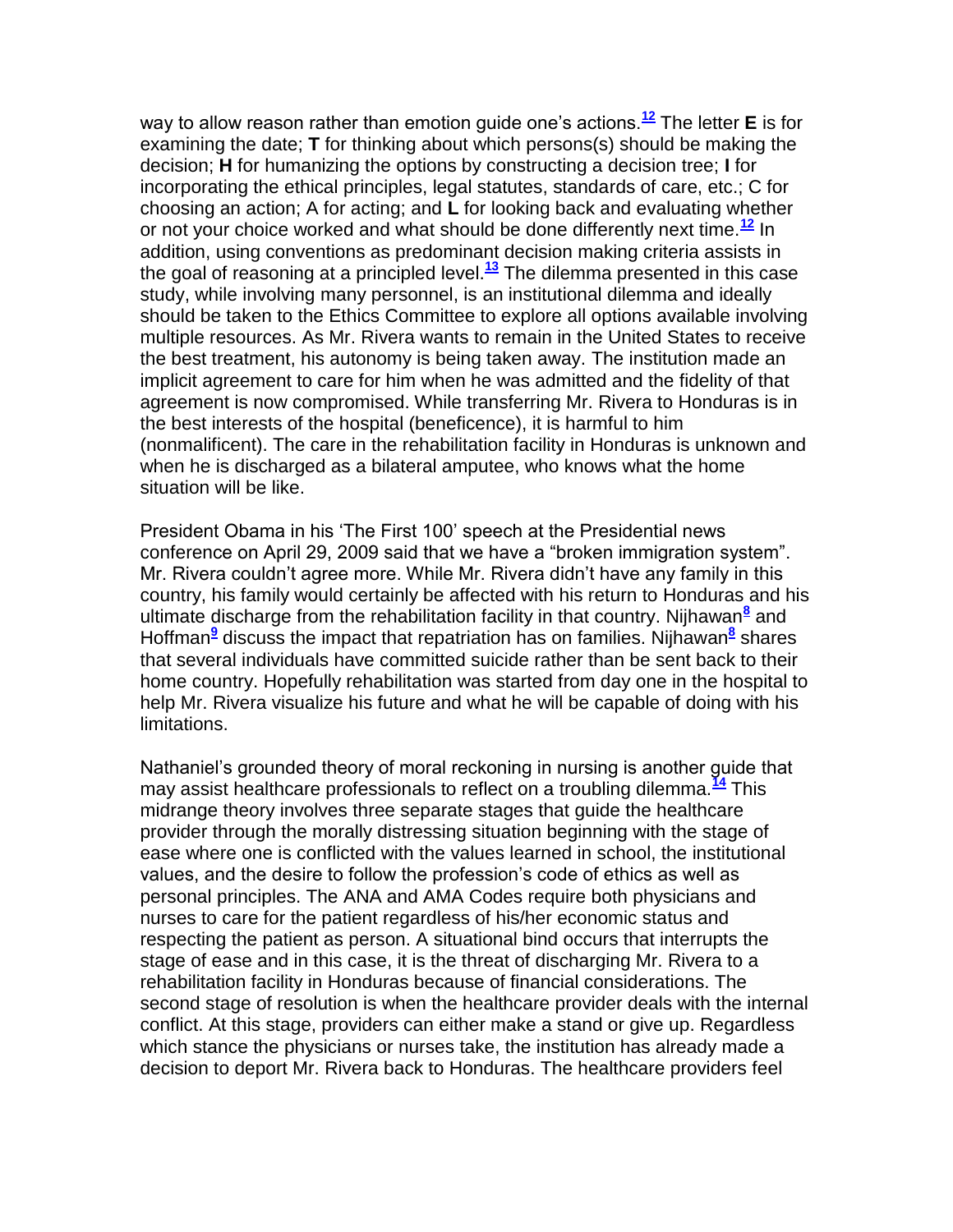helpless in this situation. The stage of reflection is when the healthcare providers reckon their actions.

The one significant finding in this study was that the majority of all ethnic groups felt that Mr. Rivera should be repatriated except for all of the African Americans who felt that he should stay in America and the hospital would have to "eat" the expense. There were only 3 African-Americans who completed the study so the strength of this finding is questionable. Future research needs to be done on the effect of ethnicity and how that plays a part in moral decision making.

In order to continue the moral work that physicians and nurses do, they must not be conflicted continually with moral distress. The respondents in this study stated that 34% of them had experienced moral distress in the past. There is enough stress in everyday work to get through that healthcare providers can"t afford extra stress. This last stage in the theory of moral reckoning involves examining the conflicts and seeing what could have been done differently and how providers can live with their decisions.**[14](http://snrs.org/publications/SOJNR_articles2/n)** As this institutional decision was already made, going to the Ethics Committee might have given physicians and nurses a voice in the institution"s decision and have them heard regarding future decisions involving similar cases. Physicians and nurses need to feel like they are making a difference in the lives of those they care for in order to proceed with the moral work that they do on a daily basis.

There are many resources that physicians and nurses must use in order to feel good about a decision that they or their institution has made regarding patients that they care for. When conflicts occur and their codes of conduct are in question, healthcare providers should access the Institutional Ethics Committee. The Committee could explore other resources for care that may be available for Mr. Rivera. Cases like this will probably occur in the future and physicians and nurses should learn from the outcome of this case what works and what doesn"t work in order to benefit patients in the future and to resolve any internal conflict. As moral distress is becoming more common every day and it has been documented that nurses resign positions because of moral distress, strategies must be addressed to decrease the moral distress in order to retain nurses.**[15](http://snrs.org/publications/SOJNR_articles2/n)**

54% of the respondents in this study stated that they had never received any prior ethics training. While the question was geared to professional ethics training, such as a college course for credit, many did refer to CMSs or CEUs. It is still overwhelming that the majority hadn"t even received this minimal amount of ethics training. Institutions should conduct ethics training as part of the outreach of their Ethics Committees. This might also help with nurse retention due to moral distress.**[16](http://snrs.org/publications/SOJNR_articles2/n)**

It was not surprising that there was no significant difference between physician and nurse responses to this dilemma. Many times physicians and nurses react to situations with their own mindset thinking of their different educational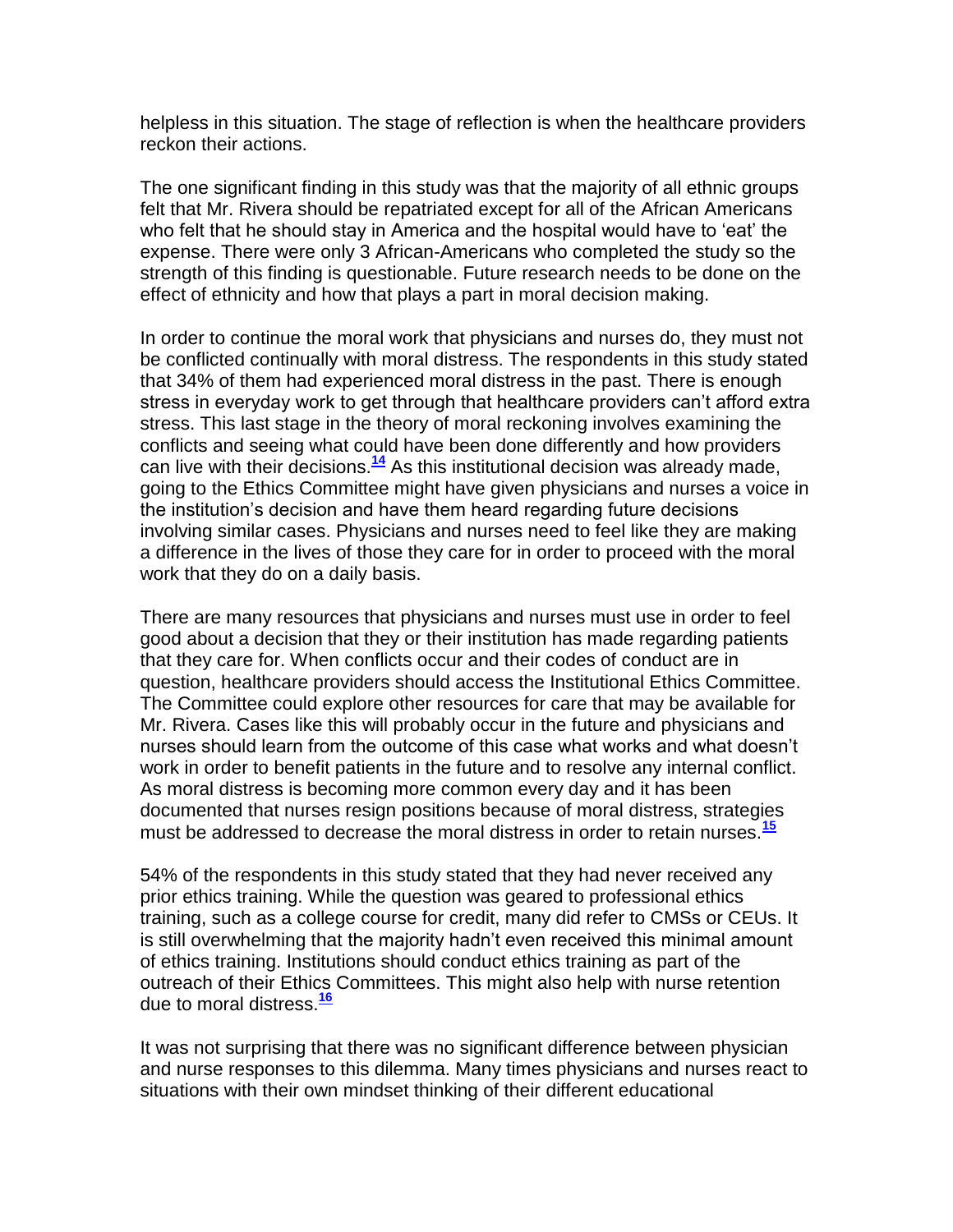backgrounds and different experiences. In this small study at least it is reassuring that both groups think more alike than different. With this in mind, the hospital, through the ethics committee, could have several classes related to ethical theories and principles for physicians and nurses to attend together. Most educational classes in hospitals are conducted for each group individually. If physicians and nurses are to perform their moral work together, they should learn together. With similar codes, similar guidelines, and a similar ethic of care, together as one group, they might make some inroad into the chaotic healthcare environment that exists today which will positively affect patient care.

The results of this study can not be compared with the current literature as there are no studies that could be found on how physicians and nurses respond to the issues of medical repatriation. As this scenario is likely to continue in the future, research should be done to examine the issue involving a larger geographic area.

### **References**

- 1. Imperato, P.J. & Imperato, G.H. (2008). The medical exclusion of an immigrant to the United States of America in the early twentieth century. The case of Cristina Imparato. *Journal of Community Health, 33*, 225-240. DOI 10.1007/s10900-008-9088-6. Published online, retrieved 4/27/09.
- 2. Thorne, J.L. EMTALA: The basic requirements, recent court interpretations and more HCFA regulations to come. Accessed from the American Academy of emergency Medicine. http://www.aaem.org/emtala/watch.php. Retrieved 4/27/2009.
- 3. Grimm, J.W. & Wells, J.L. (2009). Illegal immigrants in the emergency Department: An ethical dilemma for nurses? *Journal of Emergency Nursing, 35*(2), 127-128.
- 4. Code of Ethics for Nurses with Interpretive Statements. (2001). Washington: The American Nurses Association.
- 5. Pozgar, G.D. (2010). *Legal and Ethical Issues for Health Professionals.* Boston: Jones and Bartlett Publishers.
- 6. Greuters, S., Christiaans, H.M.T., Veenings, B., Loer, S.A., & Boer, C. (2009). Evaluation of repatriation parameters: Does medical history matter? *Journal of Travel Medicine, 16*(1), 1-6.
- 7. Carlson, J. (2008). Someone else"s problem: CEO exits Martin Memorial in midst of deportation lawsuit. *Modern Healthcare, 38*(39). #2010075253, accessed from CINAHL. Retrieved 4/29/09.
- 8. Nijhawan, M. (2005). Deportability, medicine, and the law. *Anthropology & Medicine, 12*(3), 271-285.
- 9. Hoffman, F.A. (2006). The impact of pressure on drug treatment for addicted foreigners facing deportation in Germany. *Journal of Ethnicity in Substance Abuse, 5*(1), 23-38.
- 10.Burkhardt, M.S. & Nathaniel, A.K. (2008). Ethics & Issues in Contemporary Nursing. N.Y.: Delmar Cengage Learning.